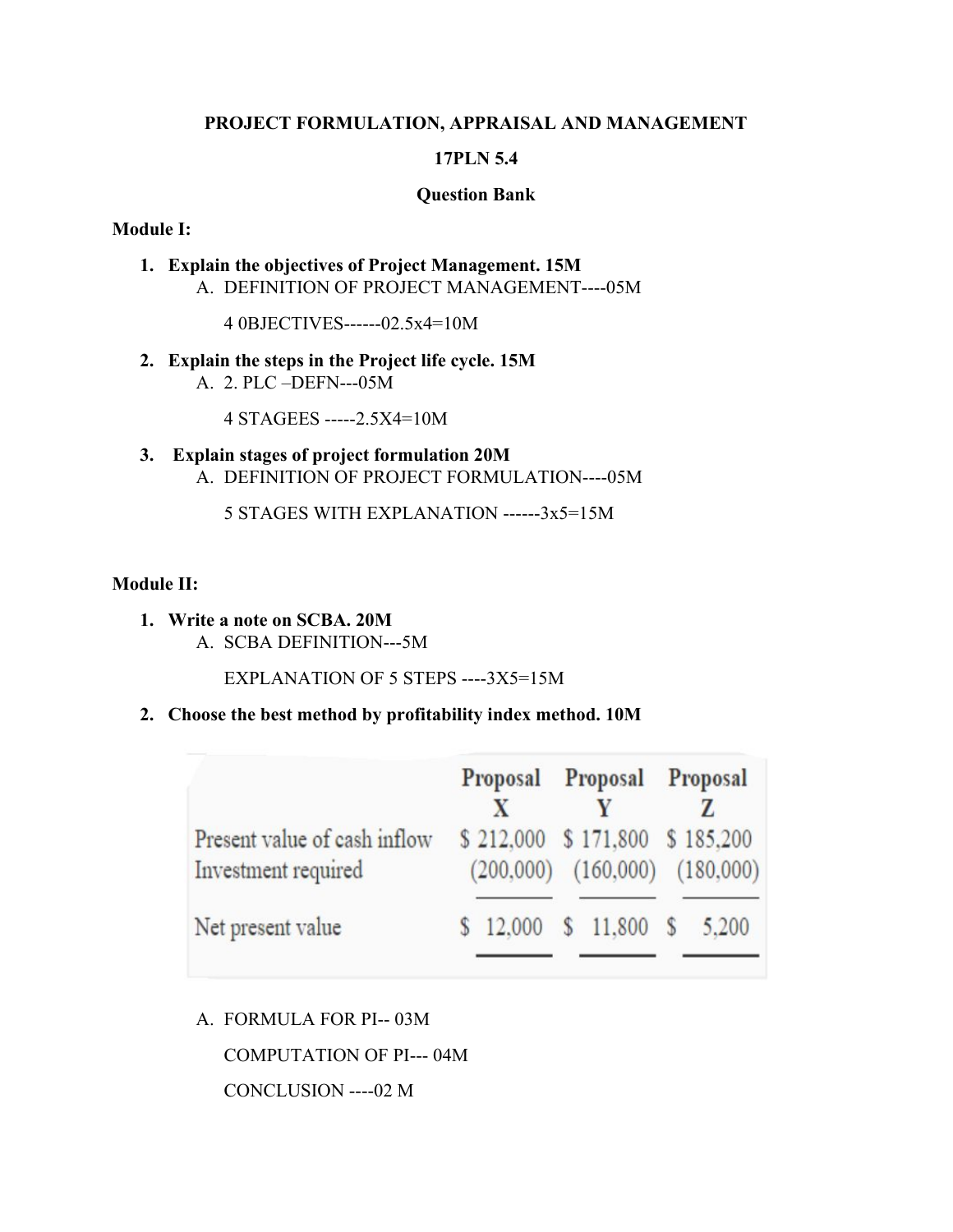3. ABC Company taking three projects with the investment of 25 lakhs, 30 lakhs and 45 lakhs. The returns for 7 years is given below 20 M

| Years | Cash flows in Rs |           |           |  |  |  |
|-------|------------------|-----------|-----------|--|--|--|
|       | Project -X       | Project-Y | Project-Z |  |  |  |
|       | 3,00,000         | 2,95,000  | 3,25,000  |  |  |  |
|       | 2,96,500         | 3,55,600  | 4,23,000  |  |  |  |
| 3     | 4,56,600         | 3,67,500  | 4,47,890  |  |  |  |
| 4     | 5,51,400         | 4,33,470  | 5,67,800  |  |  |  |
|       | 6,23,450         | 5,56,780  | 7,60,300  |  |  |  |
| 6     | 6,45,890         | 8,45,000  | 8,79,700  |  |  |  |
|       | 7,15,450         | 8,54,800  | 9,50,600  |  |  |  |

Choose the best project based on NPV Method (consider the rate of interest=10 %)

# A. NPV FORMULA ---5M

# NPV COMPUTATION FOR THREE PROJECTS -----4X3=12M

CONCLUSION ----03M

#### **Module III:**

# **1. Explain the steps of Project Implementation. 20 M**

A. 8 Steps---8\*2=16m

#### DEFINITION----4m

2. The project consists of following activities

| Activity | Duration (in days)      |             |             |  |  |
|----------|-------------------------|-------------|-------------|--|--|
|          | Optimistic              | Most likely | Pessimistic |  |  |
| $1 - 2$  | $\overline{\mathbf{c}}$ | 5           | 14          |  |  |
| $1-3$    | 9                       | 12          | 15          |  |  |
| $2 - 4$  | 5                       | 14          | 17          |  |  |
| $3-4$    | 2<br>92                 | 5           | 12          |  |  |
| $4 - 5$  | 6                       | 6           | 12<br>- 75  |  |  |
| $3 - 5$  | 8                       | 17          | 20          |  |  |
|          |                         |             |             |  |  |

a. Determine expected time and variance for each activities.

b. Draw the network diagram, Find critical path and project completion time.

**A.** FORMULA ---5M

SUM and CONCLUSION ----15M